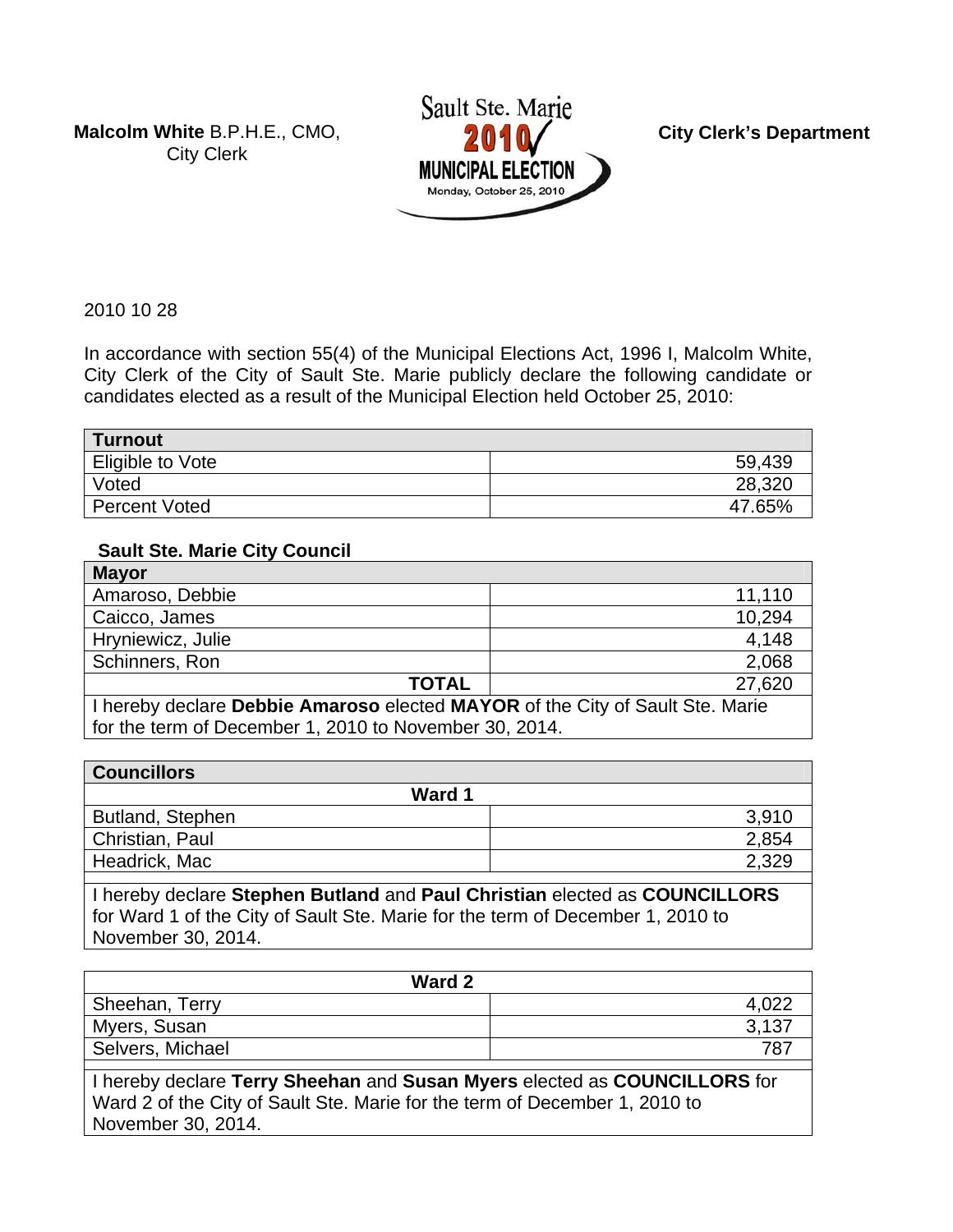Official 2010 Municipal Election Results Page 2.

| Ward 3                |       |
|-----------------------|-------|
| <b>Watkins, Brian</b> | 2,967 |
| Mick, Pat             | 2,268 |
| Dumanski, Bryan       | 1,119 |
| Macmichael, Luke      | 858   |
| Marshall, Kelly       | 604   |

I hereby declare **Brian Watkins** and **Pat Mick** elected as **COUNCILLORS** for Ward 3 of the City of Sault Ste. Marie for the term of December 1, 2010 to November 30, 2014.

| Ward 4          |       |
|-----------------|-------|
| Turco, Lou      | 2,158 |
| Niro, Rick      | 2,055 |
| Tridico, Lorena | 1,374 |
| Smith, Alan     | 746   |
|                 |       |

I hereby declare **Lou Turco** and **Rick Niro** elected as **COUNCILLORS** for Ward 4 of the City of Sault Ste. Marie for the term of December 1, 2010 to November 30, 2014.

| Ward 5         |       |
|----------------|-------|
| Bruni, Marchy  | 1,928 |
| Fata, Frank    | 1,927 |
| Jones, Duane   | 1,307 |
| Celetti, David | 1,300 |
| Brown, Mark    | 492   |
| Bumbacco, John | 313   |
|                |       |

I hereby declare **Marchy Bruni** and **Frank Fata** elected as **COUNCILLORS** for Ward 5 of the City of Sault Ste. Marie for the term of December 1, 2010 to November 30, 2014.

| Ward 6             |       |
|--------------------|-------|
| Krmpotich, Joe     | 1,795 |
| Manzo, Frank       | 1,501 |
| Grandinetti, Ozzie | 1,285 |
| Mancuso, Tony      | 1.229 |
| Arbus, Jeff        | 1,025 |
| Anich, Andy        | 728   |

I hereby declare **Joe Krmpotich** and **Frank Manzo** elected as **COUNCILLORS** for Ward 6 of the City of Sault Ste. Marie for the term of December 1, 2010 to November 30, 2014.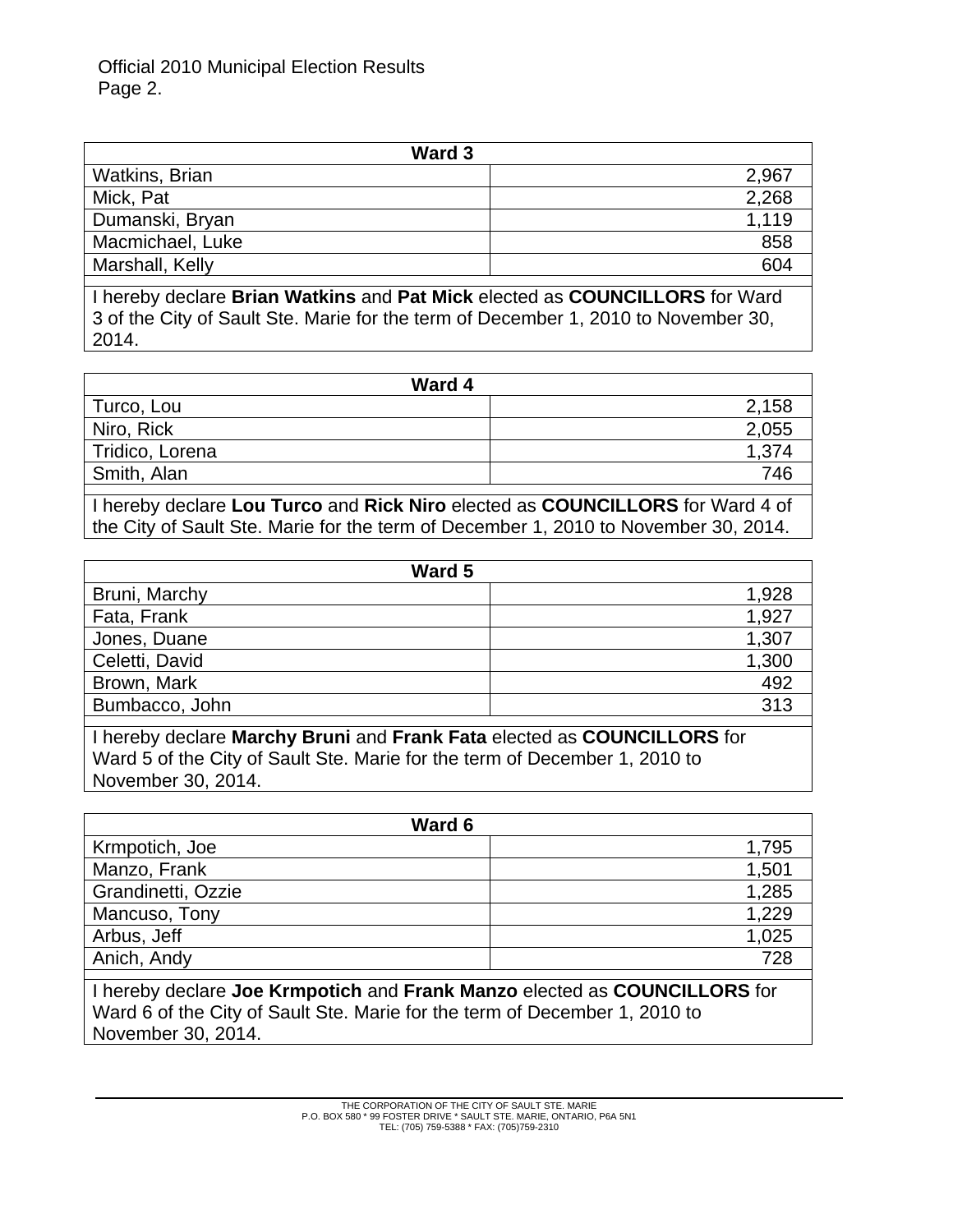### Official 2010 Municipal Election Results Page 3.

# **Question**

| The following question appeared on the ballot:                       |        |
|----------------------------------------------------------------------|--------|
| Are you in favour of retail establishments opening on December 26th? |        |
| <b>No</b>                                                            | 15,407 |
| Yes                                                                  | 9.942  |
| <b>TOTAL</b>                                                         | 25,349 |

# **Algoma District School Board**

| Ward 1<br>Sarlo, Jennifer<br><b>ACCLAIMED</b><br>I hereby declare Jennifer Sarlo elected by acclamation as TRUSTEE for Ward 1,<br>Algoma District School Board for the term of December 1, 2010 to November 30,<br>2014.<br>Ward 2<br><b>ACCLAIMED</b><br>Lidstone, Graham<br>I hereby declare Graham Lidstone elected by acclamation as TRUSTEE for Ward<br>2, Algoma District School Board for the term of December 1, 2010 to November 30,<br>2014.<br>Ward 3<br>Morin, Karen<br>1,762<br>1,213<br>Bowman, Greg<br>I hereby declare Karen Morin elected as TRUSTEE for Ward 3, Algoma District<br>School Board for the term of December 1, 2010 to November 30, 2014. |  |  |
|--------------------------------------------------------------------------------------------------------------------------------------------------------------------------------------------------------------------------------------------------------------------------------------------------------------------------------------------------------------------------------------------------------------------------------------------------------------------------------------------------------------------------------------------------------------------------------------------------------------------------------------------------------------------------|--|--|
|                                                                                                                                                                                                                                                                                                                                                                                                                                                                                                                                                                                                                                                                          |  |  |
|                                                                                                                                                                                                                                                                                                                                                                                                                                                                                                                                                                                                                                                                          |  |  |
|                                                                                                                                                                                                                                                                                                                                                                                                                                                                                                                                                                                                                                                                          |  |  |
|                                                                                                                                                                                                                                                                                                                                                                                                                                                                                                                                                                                                                                                                          |  |  |
|                                                                                                                                                                                                                                                                                                                                                                                                                                                                                                                                                                                                                                                                          |  |  |
|                                                                                                                                                                                                                                                                                                                                                                                                                                                                                                                                                                                                                                                                          |  |  |
|                                                                                                                                                                                                                                                                                                                                                                                                                                                                                                                                                                                                                                                                          |  |  |
|                                                                                                                                                                                                                                                                                                                                                                                                                                                                                                                                                                                                                                                                          |  |  |
|                                                                                                                                                                                                                                                                                                                                                                                                                                                                                                                                                                                                                                                                          |  |  |
|                                                                                                                                                                                                                                                                                                                                                                                                                                                                                                                                                                                                                                                                          |  |  |
|                                                                                                                                                                                                                                                                                                                                                                                                                                                                                                                                                                                                                                                                          |  |  |
|                                                                                                                                                                                                                                                                                                                                                                                                                                                                                                                                                                                                                                                                          |  |  |
|                                                                                                                                                                                                                                                                                                                                                                                                                                                                                                                                                                                                                                                                          |  |  |
|                                                                                                                                                                                                                                                                                                                                                                                                                                                                                                                                                                                                                                                                          |  |  |
|                                                                                                                                                                                                                                                                                                                                                                                                                                                                                                                                                                                                                                                                          |  |  |
| <b>Wards 4 &amp; 5</b>                                                                                                                                                                                                                                                                                                                                                                                                                                                                                                                                                                                                                                                   |  |  |
| <b>ACCLAIMED</b><br>Thayer, Susan                                                                                                                                                                                                                                                                                                                                                                                                                                                                                                                                                                                                                                        |  |  |
| I hereby declare Susan Thayer elected by acclamation as TRUSTEE for Wards 4 &                                                                                                                                                                                                                                                                                                                                                                                                                                                                                                                                                                                            |  |  |
| 5, Algoma District School Board for the term of December 1, 2010 to November 30,                                                                                                                                                                                                                                                                                                                                                                                                                                                                                                                                                                                         |  |  |
| 2014.                                                                                                                                                                                                                                                                                                                                                                                                                                                                                                                                                                                                                                                                    |  |  |
| Ward 6                                                                                                                                                                                                                                                                                                                                                                                                                                                                                                                                                                                                                                                                   |  |  |
| Wanda McQueen<br><b>ACCLAIMED</b>                                                                                                                                                                                                                                                                                                                                                                                                                                                                                                                                                                                                                                        |  |  |
| I hereby declare Wanda McQueen elected by acclamation as TRUSTEE for Ward                                                                                                                                                                                                                                                                                                                                                                                                                                                                                                                                                                                                |  |  |
| 6, Algoma District School Board for the term of December 1, 2010 to November 30,                                                                                                                                                                                                                                                                                                                                                                                                                                                                                                                                                                                         |  |  |
| 2014.                                                                                                                                                                                                                                                                                                                                                                                                                                                                                                                                                                                                                                                                    |  |  |

## **Huron-Superior Catholic District School Board**

| <b>Trustee</b>         |       |
|------------------------|-------|
| Aceti, Laurie Ann      | 5,695 |
| Caputo, John           | 5,006 |
| Turco, Sandra P.       | 4,584 |
| Cassidy-Amadio, Leslie | 4,115 |
| D'Agostino, Tony       | 3,994 |
| Murphy, Bill           | 3,297 |